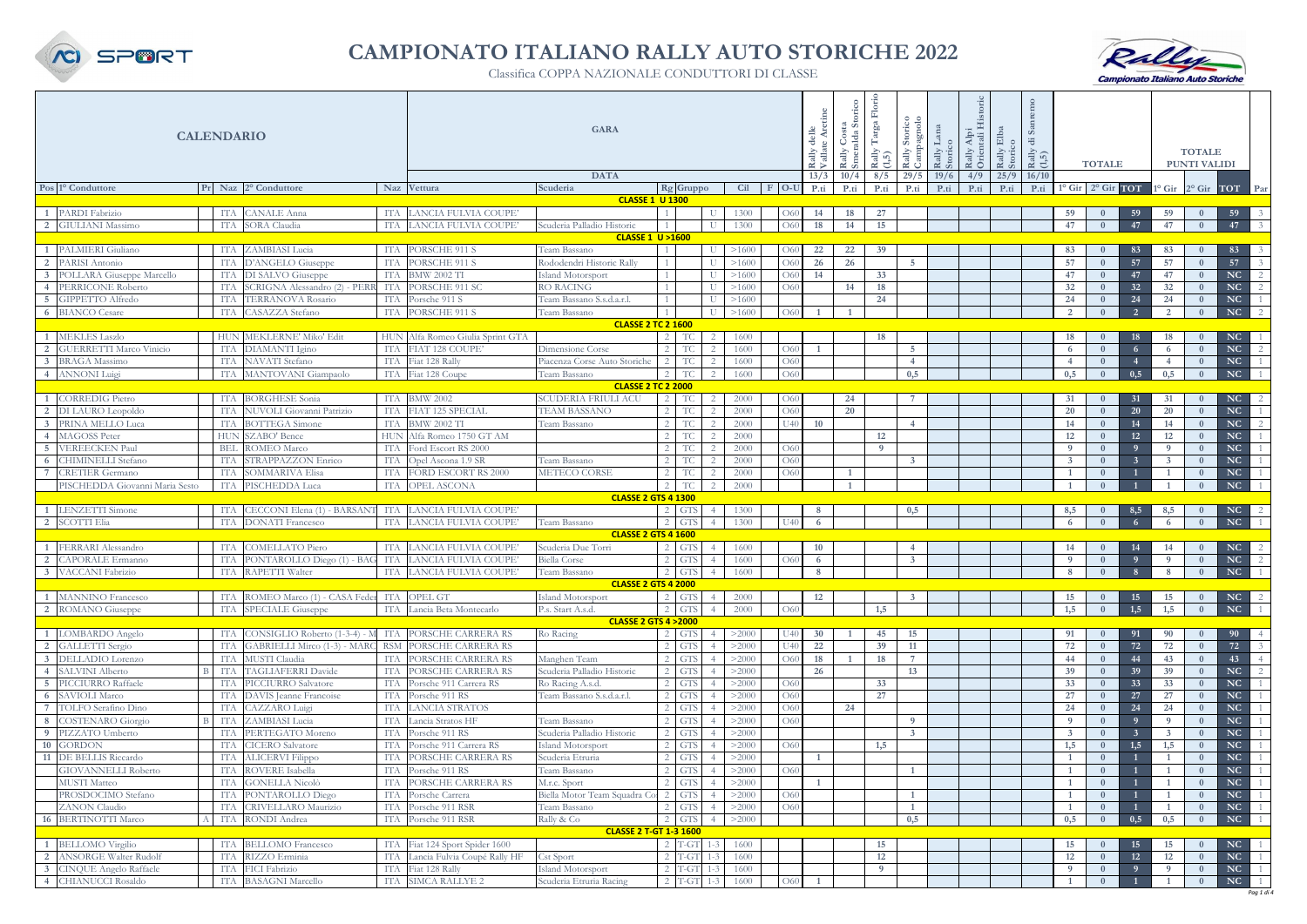|                                                         | <b>CLASSE 2 T-GT 1-3 &gt;1600</b><br>$2$ T-GT                   |                   |                                                    |                                                  |                         |                |                   |                |                                      |  |  |  |                         |                |                |                |                |                        |                                  |
|---------------------------------------------------------|-----------------------------------------------------------------|-------------------|----------------------------------------------------|--------------------------------------------------|-------------------------|----------------|-------------------|----------------|--------------------------------------|--|--|--|-------------------------|----------------|----------------|----------------|----------------|------------------------|----------------------------------|
| <b>ORESTANO</b> Luigi                                   | <b>ORESTANO</b> Fausto<br>ITA                                   | ITA               | Porsche 911 Carrera RS                             | Island Motorsport                                |                         | >1600          | O6(               |                |                                      |  |  |  |                         |                |                |                |                | NC                     |                                  |
| <b>MAURIELLO</b> Gianluca                               | <b>MANNINA Vincenzo Antonino</b><br>TТA                         | ITA               | Porsche 911 Carrera RS                             | Island Motorsport                                | $T-G$                   | >1600          | I <sup>T</sup> 4( |                | 12                                   |  |  |  | 12                      | $\overline{0}$ | 12             | <b>12</b>      |                | NC                     |                                  |
| CASSARÀ Nicolò Natale                                   | CASSARA Irene<br>ITA                                            | ITA               | Alfa Romeo 2000 Berlina                            |                                                  | $2$ T-GT<br>$1 - 3$     | >1600          | O60               |                | $\overline{9}$                       |  |  |  | $\Omega$                | $\overline{0}$ | $\overline{9}$ | $\overline{9}$ | $\Omega$       | NC                     |                                  |
|                                                         |                                                                 |                   |                                                    | <b>CLASSE 3 TC 2 1150</b>                        |                         |                |                   |                |                                      |  |  |  |                         |                |                |                |                |                        |                                  |
| CHIVELLI Luciano                                        | CHIVELLI Lorena<br><b>TTA</b>                                   | <b>ITA</b>        | Fiat 127 Sport 70 HP                               | Rally Club Team S.s.d.a R.1                      | <b>TC</b>               | 1150           | 061               |                |                                      |  |  |  |                         |                |                |                |                | NC                     |                                  |
| <b>LORENZI</b> Giovanni                                 | <b>CANIGIANI</b> Simone<br><b>ITA</b>                           | ITA               | FIAT 127 SPORT                                     |                                                  | TC                      | 1150           |                   | 6              |                                      |  |  |  | 6                       | $\theta$       | - 6            | -6             |                | <b>NC</b>              |                                  |
| CORDIOLI Luca                                           | CORRADINI Ermanno<br>IT/                                        | <b>ITA</b>        | Autobianchi A112 Abarth                            | At. Racing                                       | TС                      | 1150           |                   |                | 5 <sup>1</sup><br>$\mathbf{\Lambda}$ |  |  |  |                         |                | - 5            |                |                | <b>NC</b>              |                                  |
| <b>METTIFOGO Mario</b><br>PUTTI Fabio                   | <b>FLORIO Gloria</b><br>TТA<br><b>CERON Thomas</b>              | ITA<br>ITA        | Autobianchi A112 Abarth<br>Autobianchi A112 Abarth | Scuderia Palladio Historic<br>Rally Club Team    |                         | 1150           | O60               |                | $\mathbf{3}$                         |  |  |  |                         |                |                |                |                | <b>NC</b><br><b>NC</b> |                                  |
| <b>SANNA Luca</b>                                       | ITA<br>SANNA Pierfrancesco<br>ITA                               | ITA               | <b>FIAT 127</b>                                    | TEAM AUTOSERVICE SPC<br>-3                       | <b>TC</b>               | 1150<br>1150   |                   |                |                                      |  |  |  |                         |                |                |                |                | <b>NC</b>              |                                  |
|                                                         |                                                                 |                   |                                                    | <b>CLASSE 3 TC 2 1600</b>                        |                         |                |                   |                |                                      |  |  |  |                         |                |                |                |                |                        |                                  |
| <b>GIUDICELLI Giuseppe Massimo</b><br>$\overline{B}$    | <b>FERRARI</b> Paola<br>ITA                                     | <b>ITA</b>        | VOLKSWAGEN GOLF GTI                                | Team Bassano                                     | TС                      | 1600           | O6                | 12<br>20       | 6                                    |  |  |  | 38                      |                | 38             | 38             |                | 38                     |                                  |
| ALCO Saverio                                            | ITA<br><b>GELFO</b> Francesco Paolo                             | <b>ITA</b>        | VOLKSWAGEN GOLF GTI                                | <b>Island Motorsport</b>                         | TС                      | 1600           |                   | $\overline{2}$ | 30                                   |  |  |  | 32                      | $\Omega$       | 32             | 32             | $\Omega$       | <b>NC</b>              | 2                                |
| <b>DELLE COSTE Luca</b>                                 | REGIS MILANO Franca (1) -<br><b>ITA</b>                         | - ITA             | <b>FIAT RITMO 75</b>                               | Rally & Co                                       | - TC                    | 1600           |                   | 24             |                                      |  |  |  | 31                      | $\bf{0}$       | 31             | 31             | $\mathbf{0}$   | NC                     | $\overline{2}$                   |
| <b>ANTEI Tommaso</b>                                    | RITERINI Federico<br>ITA                                        | <b>ITA</b>        | ALFA ROMEO ALFASUD TI                              | Team Bassano                                     | TC                      | 1600           | O <sub>6</sub>    | 18             |                                      |  |  |  | 18                      | $\Omega$       | 18             | <b>18</b>      | $\overline{0}$ | <b>NC</b>              | $\overline{1}$                   |
| <b>GOECKEL Peter</b>                                    | DEU<br><b>GOECKEL Elke</b>                                      | DEU               | OPEL KADETT                                        | <b>TEAM BASSANO</b>                              | TС                      | 1600           | O60               | 12             | $\overline{4}$                       |  |  |  | 16                      | $\Omega$       | 16             | 16             |                | <b>NC</b>              | $\overline{2}$                   |
| SALOMONE DONGARRÀ Francesco                             | ITA<br>DE SALVO Angelo                                          | ITA               | Volkswagen Golf GTI                                | Island Motorsport                                | TС                      | 1600           |                   |                | 15                                   |  |  |  | 15                      | $\Omega$       | 15             | 15             |                | <b>NC</b>              | $\overline{1}$                   |
| GASPERETTI Adelchi                                      | <b>PAOLINI</b> Andrea<br>ITA                                    | ITA               | <b>RENAULT 5 ALPINE</b>                            | Pistoia Corse                                    |                         | 1600           |                   | -8             | 5 <sup>1</sup>                       |  |  |  | 13                      | $\theta$       | 13             | 13             |                | NC                     | 2                                |
| DI LORENZO Antonino<br>-8                               | <b>CATALANO</b> Monica<br>ITA                                   | ITA               | Alfa Sud                                           | Island Motorsport                                | TC                      | 1600           | O6(               |                | 12                                   |  |  |  | 12                      | $\overline{0}$ | 12             | 12             | $\overline{0}$ | NC                     | <sup>1</sup>                     |
| GIPPETTO Alfredo<br>$\Omega$                            | <b>TERRANOVA Rosario</b><br>ITA                                 | <b>ITA</b>        | VOLKSWAGEN GOLF GTI                                | Team Bassano                                     | TС                      | 1600           |                   | 10             |                                      |  |  |  | 11                      | $\Omega$       | 11             | 11             |                | NC                     | $\overline{2}$                   |
| <b>GRASSI</b> Francesco                                 | DEMONTIS Marco (1) - FIGOI<br>ITA                               | ITA               | <b>FIAT RITMO 75</b>                               | Emmetre Racing                                   | TС                      | 1600           | O6(               | 10             |                                      |  |  |  | -11                     | $\mathbf{0}$   | 11             | 11             | $\Omega$       | <b>NC</b>              | $\overline{2}$                   |
| <b>TALLONE</b> Claudio                                  | <b>ITA</b><br><b>BRUNO</b> Giordano                             | <b>ITA</b>        | FIAT 128 COUPE'                                    | Scuderia Dei Fiori                               | TC                      | 1600           | O6(               | -6             |                                      |  |  |  | -6                      | $\theta$       | - 6            | -6             | $\overline{0}$ | NC                     | <sup>1</sup>                     |
| NEROBUTTO Matteo                                        | STEFANI Cristian<br>ITA                                         | ITA               | Volkswagen Golf GTI                                | Hawk Racing Club                                 | TC                      | 1600           |                   |                | 3 <sup>1</sup>                       |  |  |  | $\overline{\mathbf{3}}$ | $\theta$       |                | 3              | $\bf{0}$       | NC                     |                                  |
| SAVOCA Giuseppe<br><b>13</b>                            | D'AGOSTINO Carlo<br>ITA                                         | ITA               | Fiat Ritmo 75                                      | Team Bassano S.s.d.a.r.l<br>ASSOCIAZIONE OGLIAST | TC                      | 1600           | O60               |                | 1,5                                  |  |  |  | 1,5                     | $\theta$       | 1,5            | 1,5            |                | <b>NC</b>              |                                  |
| VALDARCHI Ugo<br>14                                     | <b>ARICO</b> Giorgio<br>ITA                                     | <b>ITA</b>        | RENAULT 5 ALPINE                                   | -3<br><b>CLASSE 3 TC 2 2000</b>                  | TC                      | 1600           |                   |                |                                      |  |  |  |                         |                |                |                |                | <b>NC</b>              |                                  |
| <b>TRICOMI Nicola</b>                                   | NICOSIA Emanuele (1-2) - LUSC ITA<br>ITA                        |                   | <b>OPEL KADETT GTE</b>                             | Team Bassano                                     | $3$ TC<br>$\mathcal{L}$ | 2000           | O <sub>6</sub>    | 12             | 30<br>8                              |  |  |  | 51                      | $\theta$       | 51             | 50             | $\overline{0}$ | 50                     |                                  |
| MAZZUCATO Alessandro                                    | ORIETTI Michele (1-4) - GALLIN<br>B ITA                         | ITA               | <b>OPEL ASCONA</b>                                 | Team Bassano                                     | TC                      | 2000           |                   | 24<br>18       | 6                                    |  |  |  | 48                      | $\overline{0}$ | 48             | 48             | $\Omega$       | 48                     | $\mathcal{Z}$                    |
| <b>ONTANO</b> Agostino                                  | <b>ITA</b><br>LIPARI Carmelo                                    | <b>ITA</b>        | OPEL KADETT GTE                                    |                                                  | TC                      | 2000           | O60               | 12             |                                      |  |  |  | 12                      | $\Omega$       | 12             | 12             | $\Omega$       | <b>NC</b>              |                                  |
| <b>BAGHIN</b> Gianluigi                                 | SBABO Dajana<br>ITA                                             | <b>ITA</b>        | Alfa Romeo Alfetta GT                              | Team Bassano                                     | TС                      | 2000           | O60               |                |                                      |  |  |  |                         | $\mathbf{0}$   |                |                | $\Omega$       | <b>NC</b>              |                                  |
| PELLIZZARI Renato                                       | SANTACATERINA Mirco<br><b>TTA</b>                               | <b>ITA</b>        | Opel Kadett GTE                                    | Scuderia Palladio Historic                       | - TC                    | 2000           | O60               |                | 5 <sup>5</sup>                       |  |  |  | -5                      | $\theta$       | 5 <sub>5</sub> | $5^{\circ}$    | $\mathbf{0}$   | NC                     |                                  |
| <b>PASTRONE Paolo</b>                                   | MIRETTI Mara<br>ITA                                             | ITA               | Opel Kadett GTE                                    | Meteco Corse                                     | - TC                    | 2000           |                   |                | $\overline{4}$                       |  |  |  |                         | $\theta$       |                |                |                | <b>NC</b>              |                                  |
| CASAROTTO Alessandro                                    | RONZANI Christian<br>ITA                                        | <b>ITA</b>        | Opel Kadett GTE                                    | Hawk Racing Club                                 | TC                      | 2000           |                   |                | $\overline{3}$                       |  |  |  | -3                      | $\Omega$       | -3             |                |                | <b>NC</b>              |                                  |
| GUASTI Cristiano                                        | <b>TESIO Roberto</b><br>ITA                                     | ITA               | OPEL KADETT GTE                                    | Team Bassano                                     | TC                      | 2000           | O60               |                | 1,5                                  |  |  |  | 2,5                     |                | 2,5            | 2,5            |                | <b>NC</b>              | 2                                |
| <b>BATTAGLIA</b> Salvatore<br>- 9                       | MASCELLINO Tiberio<br>ITA                                       | ITA               | <b>BMW 320i</b>                                    | Island Motorsport                                | <b>TC</b>               | 2000           | O6(               |                | 1,5                                  |  |  |  | 1,5                     | $\overline{0}$ | 1,5            | 1,5            |                | NC                     |                                  |
| <b>BORINI</b> Enzo<br>10                                | SOFFRITTI Massimo<br>ITA                                        | ITA               | <b>OPEL ASCONA</b>                                 | Rally & Co                                       | $3 \mid TC$             | 2000           | O60               |                |                                      |  |  |  |                         | $\overline{0}$ |                |                |                | <b>NC</b>              |                                  |
| <b>FERRON</b> Claudio                                   | GELIO Paolo<br>ITA                                              | ITA               | Opel Kadett GTE                                    | Meteco Corse                                     | $3$ TC                  | 2000           | O60               |                |                                      |  |  |  |                         | $\overline{0}$ |                |                |                | <b>NC</b>              | -1                               |
| <b>FRANCHIN Marco Carlo</b>                             | <b>FRANCHIN Mattia</b><br>ITA                                   | ITA               | Alfa Romeo Alfetta GTV                             | Scuderia Palladio Historic<br>$3-1$              | TC                      | 2000           | U40               |                |                                      |  |  |  |                         | $\mathbf{0}$   |                |                |                | <b>NC</b>              |                                  |
| LOVISETTO Danilo                                        | ITA FINO Ivan                                                   |                   | ITA Opel Kadett GT/E                               |                                                  | $3$ TC<br>$\mathcal{D}$ | 2000           | O60               |                |                                      |  |  |  |                         | $\bf{0}$       |                |                | $\bf{0}$       | NC                     |                                  |
| PELLIZZARI Giampietro                                   | MAGNAGUAGNO Mauro<br>ITA                                        | ITA               | Ford Escort RS                                     | Scuderia Palladio Historic                       | $3$ TC<br>$\mathcal{L}$ | 2000           | O60               |                |                                      |  |  |  |                         | $\bf{0}$       |                |                | $\bf{0}$       | NC                     |                                  |
| <b>QUESTI Giacomo</b>                                   | MORINA Giovanni<br>ITA                                          | ITA               | <b>OPEL ASCONA</b>                                 | Feam Bassano                                     | $3$ TC<br>$\mathcal{L}$ | 2000           |                   |                |                                      |  |  |  |                         |                |                |                |                | NC                     | $\overline{1}$                   |
| <b>BORTIGNON Michele</b><br>-16<br><b>MARAFON Ennio</b> | <b>BORTIGNON Alessia</b><br>ITA<br>ROSINA Claudio<br><b>TTA</b> | ITA<br><b>ITA</b> | Ford Escort RS                                     | Team Bassano<br>Jazz Tech Team                   | $3$ TC<br>$3 \mid TC$   | 2000<br>2000   |                   |                | 0,5<br>0,5                           |  |  |  | 0,5<br>0.5              |                | 0,5<br>0,5     | 0,5<br>0,5     | $\theta$       | NC<br>NC               | $\overline{1}$<br>$\overline{1}$ |
|                                                         |                                                                 |                   | Opel Ascona B                                      | <b>CLASSE 3 TC 2 &gt; 2000</b>                   |                         |                |                   |                |                                      |  |  |  |                         |                |                |                |                |                        |                                  |
| REGAZZO Antonio                                         | RIZZO Mauro<br>ITA                                              | ITA               | Alfa Romeo GTV                                     | Scuderia Palladio Historic                       | $3$ TC<br>$\mathcal{L}$ | >2000          | O60               |                |                                      |  |  |  |                         |                |                |                |                | NC                     | $\overline{1}$                   |
| ANTEI Fausto Pietro                                     | <b>GRECHI</b> Daniele<br><b>ITA</b>                             | <b>ITA</b>        | <b>ALFA ROMEO GTV6</b>                             | Team Bassano                                     | $3$ TC                  | >2000          |                   |                |                                      |  |  |  |                         | $\Omega$       |                |                |                | NC                     |                                  |
|                                                         |                                                                 |                   |                                                    | <b>CLASSE 3 GTS 4 1600</b>                       |                         |                |                   |                |                                      |  |  |  |                         |                |                |                |                |                        |                                  |
| PASQUALI Romano                                         | PASQUALI Francesca<br>ITA                                       |                   | ITA FIAT X1/9                                      | Northon Racing                                   | $3$ GTS                 | 1600           |                   | 6              |                                      |  |  |  |                         |                |                |                |                | NC                     | $\overline{1}$                   |
| SPINNATO Giovanni                                       | MELLINA Fabio<br><b>ITA</b>                                     | <b>ITA</b>        | Fiat $X1/9$                                        | Island Motorsport                                | 3 GTS                   | 1600           | O60               |                | 1,5                                  |  |  |  | 1,5                     | $\bf{0}$       | 1,5            | 1,5            |                | NC                     |                                  |
|                                                         |                                                                 |                   |                                                    | <b>CLASSE 3 GTS 4 2000</b>                       |                         |                |                   |                |                                      |  |  |  |                         |                |                |                |                |                        |                                  |
| PORTA Pier Luigi                                        | SANTI Giuliano<br>ITA                                           | ITA               | <b>FORD ESCORT RS</b>                              | Rally & Co                                       | 3 GTS                   | 2000           | O60               | 6              | 15<br>4                              |  |  |  | 25                      |                | 25             | 25             |                | 25                     | $\overline{3}$                   |
| VOLPATO Enrico                                          | SORDELLI Samuele<br>ITA                                         | ITA               | Ford Escort MK2                                    | Team Bassano                                     | 3 GTS                   | 2000           |                   |                | 11                                   |  |  |  | 11                      | $\bf{0}$       | 11             | 11             |                | NC                     |                                  |
| KALMANLEHTO Ilkka Johannes                              | HILDEN Jens Arne<br>FIN                                         | FIN               | DATSUN VIOLET GT                                   |                                                  | $3$ GTS                 | 2000           |                   | 6              |                                      |  |  |  | -6                      | $\bf{0}$       | 6              | 6              | $\bf{0}$       | NC                     | $\overline{1}$                   |
| PAGANI Danilo                                           | <b>VICENTIN Renato</b><br>ITA                                   | <b>ITA</b>        | Fiat 131 Abarth                                    | Team Bassano                                     | 3 GTS                   | 2000           | O60               |                | 0,5                                  |  |  |  | 0,5                     | $\bf{0}$       | 0,5            | 0,5            | $\bf{0}$       | NC                     | $\overline{1}$                   |
|                                                         |                                                                 |                   |                                                    | <b>CLASSE 3 GTS 4 &gt; 2000</b>                  |                         |                |                   |                |                                      |  |  |  |                         |                |                |                |                |                        |                                  |
| LO PRESTI Beniamino                                     | <b>BIGLIERI</b> Claudio                                         | ITA               | PORSCHE 911 SC                                     | Piloti Oltrepo'                                  | 3 GTS                   | >2000          |                   | 26<br>24       | 45<br>-6                             |  |  |  | 101                     | $\theta$       | 101            | 95             |                | 95                     | $\overline{4}$                   |
| NEROBUTTO Tiziano<br><b>MANNINO</b> Natale              | ZANCHETTA Giulia (1-2-3) - I<br>ITA<br><b>GIANNONE</b> Giacomo  | ITA<br>ITA        | OPEL ASCONA 400<br>PORSCHE 911                     | Team Bassano<br>RO RACING                        | 3 GTS<br>GTS            | >2000<br>>2000 | O <sub>6</sub>    | 30             | 39<br>12<br>-9<br>15                 |  |  |  | 82                      | $\overline{0}$ | 82<br>52       | 81             | $\overline{0}$ | 81<br>52               | $\overline{4}$<br>$\mathbf{3}$   |
| <b>BESCHIN Adriano</b>                                  | ITA<br>GIANNINI Adriano (1) - FRAU<br>ITA                       | ITA               | PORSCHE 911 SC                                     | Team Bassano                                     | GTS                     | >2000          | O60               | 28<br>20<br>18 | 8                                    |  |  |  | 52<br>46                | $\bf{0}$       | 46             | 52<br>46       |                | 46                     | $\overline{3}$                   |
| RUSSO Alessandro                                        | SENESTRARO Marcello<br><b>ITA</b>                               | ITA               | PORSCHE 911 SC                                     | <b>TEAM BASSANO</b>                              | GTS                     | >2000          | O <sub>6</sub>    |                | 27                                   |  |  |  | 28                      | $\overline{0}$ | 28             | 28             | $\mathbf{0}$   | NC                     | $\overline{2}$                   |
| <b>VASINO</b> Franco<br>-6                              | BOTTO Piero Eraldo (1) - FERRA ITA<br>ITA                       |                   | PORSCHE 911 SC                                     | Biella Motor Team                                | 3 GTS                   | >2000          | O60               |                | 15                                   |  |  |  | 16                      | $\overline{0}$ | 16             | 16             | $\mathbf{0}$   | NC                     | $\overline{2}$                   |
| <b>MODICA Attilio</b>                                   | <b>LA FRANCA Francesco</b><br>ITA                               | ITA               | Porsche 911                                        | Island Motorsport                                | $3$ GTS                 | >2000          | O60               |                | 12                                   |  |  |  | 12                      | $\overline{0}$ | 12             | 12             | $\bf{0}$       | NC                     | $\overline{1}$                   |
| RIMOLDI Roberto<br>B I                                  | RATNAYAKE Harshana<br>ITA                                       | ITA               | Porsche 911 SC                                     | Team Bassano                                     | 3 GTS                   | >2000          | O60               |                | 10                                   |  |  |  | 10                      | $\mathbf{0}$   | 10             | 10             | $\overline{0}$ | NC                     | $\overline{1}$                   |
| ALTOPIANO Rosario                                       | ALTOPIANO Alfredo Salvatore<br>ITA                              | ITA               | Opel Ascona 400                                    | Island Motorsport                                | 3 GTS                   | >2000          |                   |                | 1,5                                  |  |  |  | 1,5                     | $\mathbf{0}$   | 1,5            | 1,5            | $\bf{0}$       | NC                     | $\overline{1}$                   |
| PELLEGRINO Pierangelo                                   | PERUZZI Davide<br>ITA                                           | ITA               | PORSCHE 911 SC                                     |                                                  | 3 GTS                   | >2000          |                   | $\overline{1}$ |                                      |  |  |  |                         | $\bf{0}$       |                |                | $\bf{0}$       | NC                     | $\overline{1}$                   |
| <b>ROSSI Maurizio</b>                                   | <b>GENOVESE</b> Giorgio<br><b>ITA</b>                           | <b>ITA</b>        | PORSCHE 911 SC                                     | Scuderia Del Grifone                             | 3 GTS                   | >2000          | O60               |                |                                      |  |  |  |                         |                |                |                |                | NC                     | $\overline{1}$                   |
| ROCCHETTO Jacopo<br>12                                  | <b>BERDIN Francesco</b><br>TT A                                 | ITA               | Porsche 911 SC                                     | Feam Bassano                                     | 3 GTS                   | >2000          |                   |                | 0,5                                  |  |  |  | 0,5                     |                | 0,5            | 0,5            |                | NC                     |                                  |
|                                                         |                                                                 |                   |                                                    | <b>CLASSE 3 T-GT 1-3 1600</b>                    |                         |                |                   |                |                                      |  |  |  |                         |                |                |                |                |                        |                                  |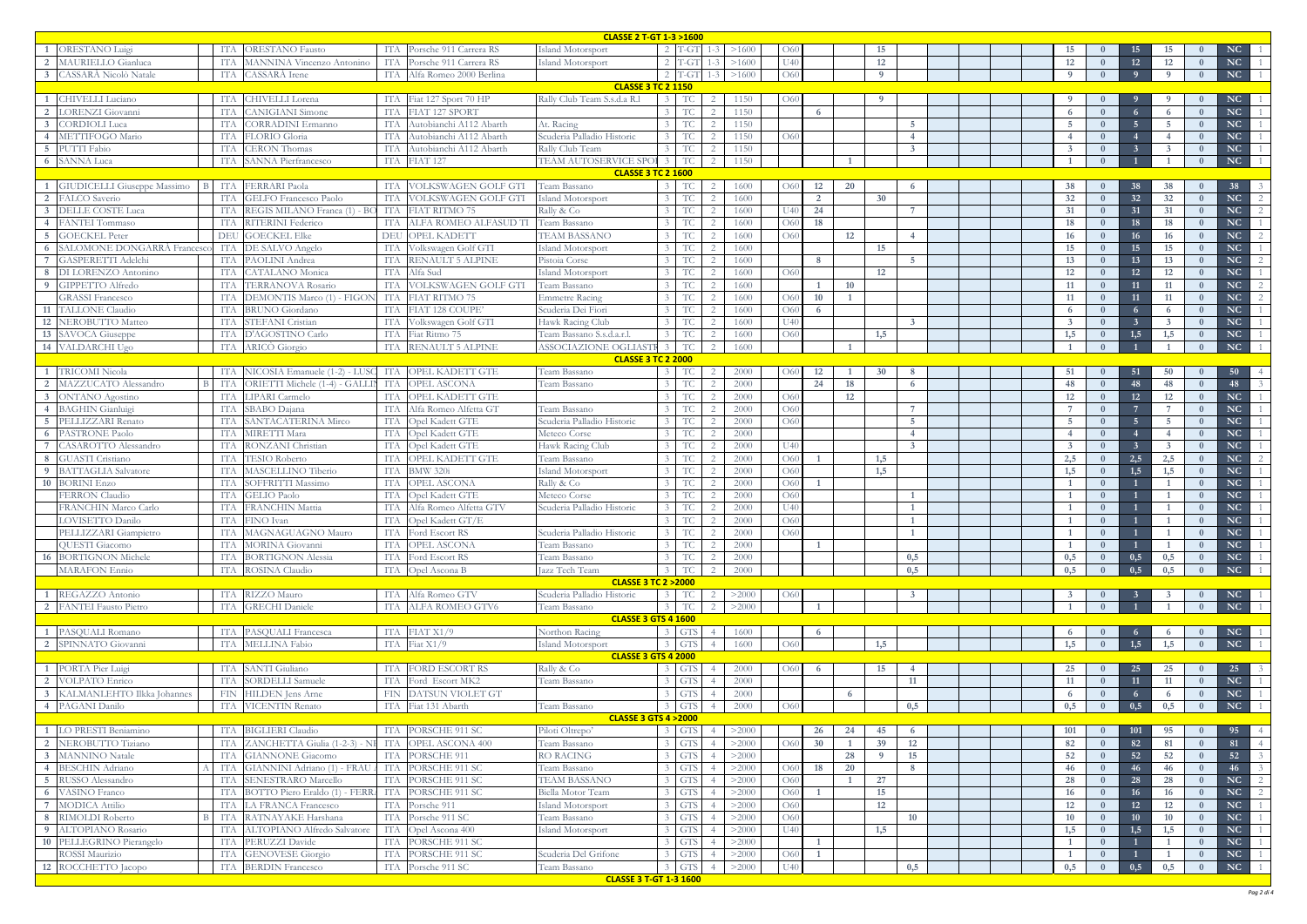| MIRICI CAPPA Luigi                                     |                   | ITA SETTEMBRE Salvatore                                  |            | ITA Fiat $X1/9$                             |                                                            | $3$ T-GT                         | 1-3          | 1600         | . O6                  |    |                |                |  |                   |                            |                      |                      | NC                                                                                               |            |
|--------------------------------------------------------|-------------------|----------------------------------------------------------|------------|---------------------------------------------|------------------------------------------------------------|----------------------------------|--------------|--------------|-----------------------|----|----------------|----------------|--|-------------------|----------------------------|----------------------|----------------------|--------------------------------------------------------------------------------------------------|------------|
|                                                        |                   |                                                          |            |                                             | <b>CLASSE 4 J1 N &gt;1600</b>                              |                                  |              |              |                       |    |                |                |  |                   |                            |                      |                      |                                                                                                  |            |
| CALABRIA Maurizio                                      |                   | <b>CALABRIA</b> Desirè                                   | ITA        | Renault 5 GT Turbo                          |                                                            |                                  |              | >1600        |                       |    | 24             |                |  | 24                |                            |                      | 24                   | NC                                                                                               |            |
| <b>MIRABILE Natale</b>                                 | TT A              | <b>VENUTI</b> Salvatore                                  | <b>ITA</b> | Fiat Ritmo 130 Abarth                       | New Turbomark S.s.d. A R.1<br>Scuderia Due Torri           |                                  |              | >1600        | O <sub>6</sub>        |    | 15             |                |  | 19                | $\overline{0}$<br>$\Omega$ | 19<br>$\overline{3}$ | 19<br>$\overline{3}$ | NC<br>$\bf{0}$<br>NC                                                                             |            |
| <b>BELLO</b> Claudio                                   | ITA               | PRISCO Andrea                                            | <b>ITA</b> | Renault 5 gt turbo                          | <b>CLASSE 4 J1 B &gt;1600</b>                              |                                  |              | >1600        |                       |    |                |                |  |                   |                            |                      |                      | $\mathbf{0}$                                                                                     |            |
| FARRIS Sergio Emanuele                                 | ITA               | PIRISINU Giuseppe                                        | ITA        | PORSCHE 911 SC                              | TEAM AUTOSERVICE SPOI<br>$\overline{4}$                    |                                  |              | >1600        |                       |    | 22<br>33       |                |  | 55                |                            | 55                   | 55                   | NC<br>$\Omega$                                                                                   |            |
| SORDI Ermanno                                          | ITA               | <b>BARONE</b> Maurizio                                   | <b>ITA</b> | PORSCHE 911 SCRS                            | Team Bassano                                               |                                  |              | >1600        | O <sub>6</sub>        | 18 | 18             |                |  | 36                | $\mathbf{0}$               | 36                   | 36                   | NC<br>$\mathbf{0}$                                                                               |            |
| <b>VALENTE Edoardo</b>                                 | ITA               | REVENU Jeanne Francoise                                  | ITA        | LANCIA RALLY 037                            | <b>TEAM BASSANO</b>                                        |                                  |              | >1600        | O <sub>6</sub>        |    | 1,5<br>12      |                |  | 13,5              | $\bf{0}$                   | 13,5                 | 13,5                 | NC<br>$\bf{0}$                                                                                   |            |
| <b>ALCONE Carlo</b>                                    | ATG               | <b>GUARDIA Fulvio Edoardo</b>                            | ATG        | Lancia 037 Rally                            | Team Bassano                                               |                                  | <sup>R</sup> | >1600        | O60                   |    |                |                |  |                   | $\mathbf{0}$               |                      | $\overline{4}$       | NC<br>$\mathbf{0}$                                                                               |            |
| PLACA Gandolfo                                         | ITA               | ALESSI Mario                                             | <b>ITA</b> | Opel Manta 400                              | Island Motorsport<br>$\overline{4}$                        |                                  | <sup>R</sup> | >1600        |                       |    | 1,5            |                |  | 1,5               | $\bf{0}$                   | 1,5                  | 1,5                  | <b>NC</b><br>$\bf{0}$                                                                            |            |
| <b>BONASO Enrico</b>                                   |                   | ITA ZANELLA Flavio                                       |            | ITA Lancia 037 Rally                        | Team Bassano<br>4 <sup>1</sup>                             |                                  | B            | >1600        |                       |    |                | 0,5            |  | 0,5               | $\overline{0}$             | 0,5                  | 0,5                  | NC<br>$\bf{0}$                                                                                   |            |
|                                                        |                   |                                                          |            |                                             | <b>CLASSE 4 J1 A 1300</b>                                  |                                  |              |              |                       |    |                |                |  |                   |                            |                      |                      |                                                                                                  |            |
| <b>GAGLIANO Nicolò</b>                                 |                   | ITA GAGLIANO Francesca                                   |            | ITA Talbot Samba                            | 4 <sup>1</sup><br><b>CLASSE 4 J1 A 1600</b>                |                                  | A            | 1300         | <sup>O60</sup>        |    | 1,5            |                |  | 1,5               |                            | 1,5                  | 1,5                  | $\bf{0}$                                                                                         | $NC-1$     |
| PERRONE Bruno Antonio                                  | ITA               | <b>BERTOLLI Elena</b>                                    | ITA        | PEUGEOT 205 GTI                             | Novara Corse                                               |                                  |              | 1600         | - O60                 |    |                |                |  | 21                |                            |                      |                      | 21                                                                                               |            |
| <b>ILARDO</b> Santo                                    | TT A              | MANNARÀ Gabriele Maria                                   | ITA        | Peugeot 205 Rallye                          | $\overline{4}$                                             |                                  |              | 1600         |                       |    | 12             |                |  | 12                |                            | 12                   | <b>12</b>            | NC                                                                                               |            |
|                                                        |                   |                                                          |            |                                             | <b>CLASSE 4 J1 A 2000</b>                                  |                                  |              |              |                       |    |                |                |  |                   |                            |                      |                      |                                                                                                  |            |
| ZANDONA' Damiano                                       | ITA               | STOPPA Simone                                            | <b>ITA</b> | RENAULT 5 GT TURBO                          | Team Bassano<br>$\sim$ 4                                   |                                  |              | 2000         |                       | 14 | 16             |                |  | 33                |                            | 33                   | 33                   | 33<br>$\bf{0}$                                                                                   |            |
| <b>BIASIOLO Davide</b>                                 | ITA               | DE PAOLI Loris                                           | <b>ITA</b> | <b>FIAT UNO TURBO</b>                       | Ab Motorsport                                              |                                  |              | 2000         |                       | 6  |                |                |  | -6                | $\Omega$                   |                      |                      | NC<br>$\mathbf{0}$                                                                               |            |
| <b>RED</b> Devil                                       | ITA               | SPIRIO Giuseppe                                          | <b>ITA</b> | Renault 5 GT Turbo                          | Team Automobilistico Phoenix<br>4                          |                                  |              | 2000         |                       |    | 1,5            |                |  | 1,5               | $\bf{0}$                   | 1,5                  | 1,5                  | NC<br>$\bf{0}$                                                                                   |            |
| MASALA Claudio                                         | TT A              | <b>CHIGHINE Salvatore</b>                                | <b>ITA</b> | FIAT UNO TURBO                              | TEAM AUTOSERVICE SPOI                                      |                                  |              | 2000         |                       |    |                |                |  |                   |                            |                      |                      | NC<br>$\mathbf{0}$                                                                               |            |
| MISITA Sergio                                          |                   | ITA RIZZO Giuseppe                                       |            | ITA Peugeot 205 Rallye                      | <b>CLASSE 4 J2 N 1300</b>                                  | 12                               | N            | 1300         |                       |    |                |                |  |                   |                            |                      |                      | NC                                                                                               |            |
|                                                        |                   |                                                          |            |                                             | <b>CLASSE 4 J2 N 2000</b>                                  |                                  |              |              |                       |    |                |                |  |                   |                            |                      |                      |                                                                                                  |            |
| <b>BALLINI</b> Lorenzo                                 |                   | ITA MAZZOLI Massimo                                      |            | ITA Peugeot 309 GTI                         | 4 <sup>1</sup>                                             | $\overline{12}$                  | N            | 2000         |                       |    |                |                |  |                   |                            |                      |                      | NC                                                                                               |            |
|                                                        |                   |                                                          |            |                                             | <b>CLASSE 4 J2 N &gt; 2000</b>                             |                                  |              |              |                       |    |                |                |  |                   |                            |                      |                      |                                                                                                  |            |
| MISTRETTA Paolo Vito                                   | ITA               | <b>CANGEMI</b> Andrea                                    |            | ITA Renault 5 GT Turbo                      | 4 I                                                        | 12                               | N            | >2000        |                       |    |                |                |  |                   |                            |                      |                      | NC                                                                                               |            |
| PRA' Flavio                                            | - ITA             | <b>ANDRIAN Fabio</b>                                     |            | ITA Renault 5 gt turbo                      |                                                            | $\overline{12}$                  | N            | >2000        |                       |    |                | 0.5            |  | 0,5               | $\mathbf{0}$               | 0,5                  | 0,5                  | NC<br>$\overline{0}$                                                                             |            |
|                                                        |                   |                                                          |            |                                             | <b>CLASSE 4 J2 A 1300</b>                                  |                                  |              |              |                       |    |                |                |  |                   |                            |                      |                      |                                                                                                  |            |
| <b>BUDRONI</b> Tomaso                                  | TT A              | PUDDA Stefano (1) - GARRUCO                              | <b>ITA</b> | PEUGEOT 205 RALLY                           | Team Autoservice Sport                                     | 12                               |              | 1300         |                       | 12 |                |                |  | 13                |                            | 13                   | 13                   | NC<br>$\bf{0}$                                                                                   |            |
| <b>CRISTADORO</b> Leonardo                             | ITA               | <b>MARIN Marco</b><br><b>ROMANO</b> Nicola               | ITA        | Peugeot 205 Rallye<br>PEUGEOT 205 GTI       |                                                            | $\overline{12}$                  |              | 1300         |                       |    | 12<br>10       |                |  | 12                | $\overline{0}$             | 12<br>10             | 12<br>10             | <b>NC</b><br>$\bf{0}$<br>NC                                                                      |            |
| PES DI SAN VITTORIO Enrico<br><b>GENNUSO</b> Salvatore | ITA<br>ITA        | <b>GENNUSO</b> Martina                                   | ITA<br>ITA | Peugeot 205 Rallye                          | <b>TEAM BASSANO</b><br>P.s. Start A.s.d.                   | 12<br>$\overline{12}$            |              | 1300<br>1300 | U40<br>O <sub>6</sub> |    | $\overline{9}$ |                |  | 10<br>- 9         | $\bf{0}$<br>$\overline{0}$ | $\overline{9}$       | -9                   | $\bf{0}$<br>NC<br>$\mathbf{0}$                                                                   |            |
| SANTAGIULIANA Giorgio                                  | ITA               | <b>MECENERO</b> Michele                                  | ITA        | Citroen AX Sport                            | Team Bassano                                               | 12                               |              | 1300         | U40                   |    |                | 6              |  | 6                 | $\mathbf{0}$               |                      | -6                   | <b>NC</b><br>$\mathbf{0}$                                                                        |            |
| <b>GHERARDI Riccardo</b>                               | IT A              | CANTERI Anna                                             | <b>ITA</b> | Peugeot 205 Rally                           | Omega                                                      | 12                               |              | 1300         | U J 40                |    |                | -5             |  | -5                | $\overline{0}$             | $\overline{5}$       | 5 <sup>5</sup>       | NC<br>$\mathbf{0}$                                                                               |            |
| <b>ONGARO</b> Giuliano                                 |                   | SAVEGNAGO Mauro                                          | ITA        | Peugeot 205 Rally                           | Scuderia Palladio Historic                                 | 12                               |              | 1300         |                       |    |                |                |  |                   | $\overline{0}$             |                      | $\overline{4}$       | NC<br>$\mathbf{0}$                                                                               |            |
| <b>ASALLONI Marco</b>                                  | TT/               | DEGOSCIU Tomaso                                          | <b>ITA</b> | PEUGEOT <sub>205</sub>                      | TEAM AUTOSERVICE SPC                                       | 12                               |              | 1300         | 114                   |    |                |                |  |                   | $\overline{0}$             |                      |                      | <b>NC</b><br>$\theta$                                                                            |            |
| ⁄IIGLIARA Bruno                                        | ITA               | TOBALDO Oriella                                          | <b>ITA</b> | PEUGEOT 205 RALLY                           | Scuderia Etruria Racing                                    | 12                               |              | 1300         |                       |    |                |                |  |                   | $\bf{0}$                   |                      |                      | NC<br>$\mathbf{0}$                                                                               |            |
| 10 SCAPIN Gaetano                                      |                   | ITA CUMERLATO Mauro                                      |            | ITA Peugeot 205 Rally                       | Powerstage                                                 |                                  |              | 4 J2 A 1300  | U40                   |    |                | 0,5            |  |                   |                            |                      |                      | $\begin{array}{ c c c c c c c c } \hline 0.5 & 0 & 0.5 & 0 & \text{NC} & 1 \ \hline \end{array}$ |            |
|                                                        |                   |                                                          |            |                                             | <b>CLASSE 4 J2 A 1600</b>                                  |                                  |              |              |                       |    |                |                |  |                   |                            |                      |                      |                                                                                                  |            |
| <b>CANETTI Enrico</b><br><b>MARANGON</b> Andrea        | <b>ITA</b><br>ITA | POLLINI Cristian (1-2) - CAVAC<br><b>SCABELLO</b> Simone |            | ITA OPEL CORSA GSI<br>ITA Honda Civic V-Tec | Team Bassano<br>Scuderia Due Torri                         | $\overline{12}$<br>$\mathbb{I}2$ |              | 1600<br>1600 |                       |    | 12             | 5 <sup>5</sup> |  | 24<br>$5^{\circ}$ | $\overline{0}$             | 24<br>5 <sup>5</sup> | 24<br>$5^{\circ}$    | 24<br>$\mathbf{0}$<br>NC<br>$\mathbf{0}$                                                         |            |
| ZANINI Curzio Massimiliano                             | <b>ITA</b>        | <b>BIASI</b> Fabrizio                                    |            | ITA Peugeot 205                             | $\vert$ 4 $\vert$                                          | $\overline{12}$                  |              | 1600         |                       |    |                | $\overline{3}$ |  | $\overline{3}$    | $\mathbf{0}$               | $\overline{3}$       | 3 <sup>3</sup>       | NC<br>$\bf{0}$                                                                                   |            |
| <b>BOTTAZZI</b> Alessandro                             |                   | ITA MAGNANI Ilaria                                       |            | ITA OPEL CORSA GSI                          | Ro Racing<br>4 <sup>1</sup>                                | $\overline{12}$                  | A            | 1600         |                       |    |                |                |  | 2                 | $\mathbf{0}$               | $\overline{2}$       | <sup>2</sup>         | NC<br>$\bf{0}$                                                                                   |            |
|                                                        |                   |                                                          |            |                                             | <b>CLASSE 4 J2 A 2000</b>                                  |                                  |              |              |                       |    |                |                |  |                   |                            |                      |                      |                                                                                                  |            |
| <b>LUISE</b> Matteo                                    | ITA               | <b>FERRO</b> Melissa                                     | ITA        | FIAT RITMO 130 ABARTH                       | <b>TEAM BASSANO</b>                                        | $\overline{12}$                  |              | 2000         |                       |    | 45<br>22       | 11             |  | 78                |                            |                      | 78                   | 78<br>$\bf{0}$                                                                                   |            |
| <b>AVARA</b> Mario                                     | ITA               | CILIA Giancarlo                                          | <b>ITA</b> | Opel Kadett GSI 16v                         | Scuderia Sunbeam M-sport A<br>$\overline{4}$               | $\overline{12}$                  |              | 2000         |                       |    | 36             |                |  | 36                | $\bf{0}$                   | 36                   | 36                   | NC<br>$\bf{0}$                                                                                   |            |
| <b>OSPEDALE Francesco</b>                              | B ITA             | <b>AMATO</b> Giuseppe                                    |            | ITA Volkswagen Golf GTI                     | Scuderia Palladio Historic Asd                             | $\mathbb{I}^2$                   |              | 2000         |                       |    | 27             |                |  | 27                | $\bf{0}$                   | 27                   | 27                   | NC<br>$\bf{0}$                                                                                   |            |
| <b>LENCI Mauro</b>                                     | B ITA             | <b>ANGILLETTA Nicola</b>                                 |            | ITA PEUGEOT 205                             | Proracing                                                  | $\overline{12}$                  |              | 2000         | O6(                   | 20 |                |                |  | 20                | $\bf{0}$                   | <b>20</b>            | 20                   | NC<br>$\bf{0}$                                                                                   |            |
| MANO Sergio<br>5 <sup>5</sup>                          | ITA               | <b>VERZINO Luca</b>                                      | ITA        | PEUGEOT 309 GTI                             | Meteco Corse<br>$\overline{4}$                             | $\mathsf{I}2$                    |              | 2000         |                       | 16 |                |                |  | 16                | $\overline{0}$             | 16                   | 16                   | NC<br>$\bf{0}$                                                                                   |            |
| <b>GAGLIANO</b> Matteo<br>-6<br>TERRACCHIO Maurizio    | ITA<br>ITA        | <b>BUSETTA Marco</b><br>AQUILINO Lorenzo                 | ITA        | ITA Peugeot 309<br>Opel Kadett GSI 16V      | Scuderia Ateneo Motorsport                                 | $\mathbb{I}2$<br>$\overline{12}$ |              | 2000<br>2000 | U4(<br>O60            |    | 15<br>12       |                |  | 15<br><b>12</b>   | $\bf{0}$<br>$\mathbf{0}$   | 15<br>12             | 15<br>12             | NC<br>$\bf{0}$<br>NC<br>$\mathbf{0}$                                                             |            |
| COLONNA Romano Eugenio                                 | ITA               | DI SALVO Dario                                           | ITA        | Fiat Ritmo 130 Abarth                       | Island Motorsport                                          | 12                               |              | 2000         |                       |    | -9             |                |  | -9                | $\mathbf{0}$               | $\overline{9}$       | $\overline{0}$       | NC<br>$\bf{0}$                                                                                   |            |
| <b>DANIELI</b> Daniele                                 | ITA               | MERCO Cristina                                           | <b>ITA</b> | Fiat Rirmo 130 TC                           | Scuderia Due Torri                                         | $\overline{12}$                  |              | 2000         |                       |    |                | $\overline{7}$ |  | $7\phantom{.0}$   | $\bf{0}$                   |                      |                      | NC<br>$\bf{0}$                                                                                   |            |
| <b>SOAVE Fiorenza</b><br>-10-                          | ITA               | <b>FRANCINELLI Roberto</b>                               | ITA        | Fiat Ritmo 130 TC Abarth                    | Rally Club Team                                            | 12                               |              | 2000         | O60                   |    |                | 6              |  | 6                 | $\overline{0}$             |                      |                      | NC<br>$\bf{0}$                                                                                   |            |
| <b>BENVEGNU"</b> Marco<br>-11                          | ITA               | TESTI Gianluca                                           | ITA        | <b>BMW 318IS</b>                            | Team Bassano                                               | $\overline{12}$                  |              | 2000         |                       |    |                | 5 <sup>5</sup> |  | $5\overline{5}$   | $\bf{0}$                   | 5 <sub>5</sub>       | - 5                  | NC<br>$\bf{0}$                                                                                   |            |
| 12 CESCON Andrea                                       | ITA               | <b>BONFA Paolo (1) - BORGATO</b>                         |            | ITA FIAT RITMO ABARTH                       | Piave Jolly Club                                           | 12                               |              | 2000         | O60                   |    |                | $\overline{3}$ |  | -4                | $\mathbf{0}$               |                      | $\overline{4}$       | NC<br>$\bf{0}$                                                                                   |            |
| <b>GARGANI Paolo</b>                                   | ITA               | <b>BUONAMANO</b> Monica                                  |            | ITA Opel Kadett GSI                         |                                                            | $\overline{12}$                  |              | 2000         | O <sub>6</sub>        |    |                |                |  | $\overline{4}$    | $\bf{0}$                   |                      | $\overline{4}$       | NC<br>$\bf{0}$                                                                                   |            |
| 14 PES DI SAN VITTORIO Pietro                          | ITA               | <b>MARRONE</b> Francesco                                 | ITA        | OPEL KADETT GSI                             | <b>TEAM BASSANO</b><br>$\overline{4}$                      | $\mathbb{I}2$                    |              | 2000         | U40                   |    |                |                |  |                   | $\mathbf{0}$               |                      |                      | NC<br>$\bf{0}$                                                                                   |            |
| MONTEMEZZO Andrea<br>15                                | ITA               | FIORIN Andrea                                            | ITA        | Opel Kadett GSI 16V                         | Motor Valley Racing Division<br>$\overline{4}$             | $\overline{12}$                  |              | 2000         |                       |    |                | 0,5            |  | 0,5               | $\bf{0}$                   | 0,5                  | 0,5                  | NC<br>$\bf{0}$                                                                                   |            |
| NONNATO Filippo                                        |                   | ITA TOMASI Ugo                                           |            | ITA Peugeot 205 GTI                         | Geidue<br>4 <sup>1</sup><br><b>CLASSE 4 J2 A &gt; 2000</b> | $\overline{12}$                  |              | 2000         | U40                   |    |                | 0,5            |  | 0,5               | $\mathbf{0}$               | 0,5                  | 0,5                  | NC<br>$\bf{0}$                                                                                   |            |
| <b>NEGRI Davide</b>                                    | ITA               | <b>COPPA Roberto</b>                                     | ITA        | SUBARU LEGACY                               | Rally & Co                                                 | $\overline{12}$                  |              | >2000        |                       | 30 |                |                |  | 30                | $\bf{0}$                   | 30                   | 30                   | NC<br>$\bf{0}$                                                                                   |            |
| LUCKY                                                  | B ITA             | PONS Fabrizia                                            | <b>ITA</b> | Lancia Delta HF Integrale 16V               | Team Bassano                                               | $\overline{12}$                  |              | >2000        | O60                   |    |                | 15             |  | 15                | $\bf{0}$                   | 15                   | 15                   | NC<br>$\mathbf{0}$                                                                               |            |
| FEDOLFI Nicolo'                                        | ITA               | <b>CECI</b> Livio                                        | <b>RSM</b> | LANCIA DELTA INTEGRALE Scuderia San Marino  |                                                            | $\mathbb{I}^2$                   |              | >2000        |                       | 14 |                |                |  | 14                | $\bf{0}$                   | 14                   | 14                   | NC<br>$\bf{0}$                                                                                   |            |
| COSTENARO Giovanni                                     | ITA               | <b>GAMBASIN Matteo</b>                                   | ITA        | Ford Sierra Cosworth                        | Team Bassano                                               | 12                               |              | >2000        | U4                    |    |                | 13             |  | 13                | $\bf{0}$                   | <b>13</b>            | 13                   | NC<br>$\bf{0}$                                                                                   |            |
| <b>ASTESANA Fulvio</b>                                 | ITA               | <b>TORTONE Eraldo</b>                                    | <b>ITA</b> | <b>SUBARU LEGACY</b>                        | Meteco Corse                                               | 12                               |              | >2000        | $\Omega$              | 12 |                |                |  | 12                | $\mathbf{0}$               | 12                   | 12                   | NC<br>$\bf{0}$                                                                                   |            |
| PARISI Stefano                                         |                   | ITA PORTERA Salvatore                                    | ITA        | Lancia Delta HF Integrale 16V               | Island Motorsport<br>$\overline{4}$                        | $\mathbb{I}2$                    |              | >2000        |                       |    | 12             |                |  | 12                | $\overline{0}$             | 12                   | 12                   | NC<br>$\bf{0}$                                                                                   |            |
|                                                        |                   |                                                          |            |                                             |                                                            |                                  |              |              |                       |    |                |                |  |                   |                            |                      |                      |                                                                                                  | Pag 3 di 4 |